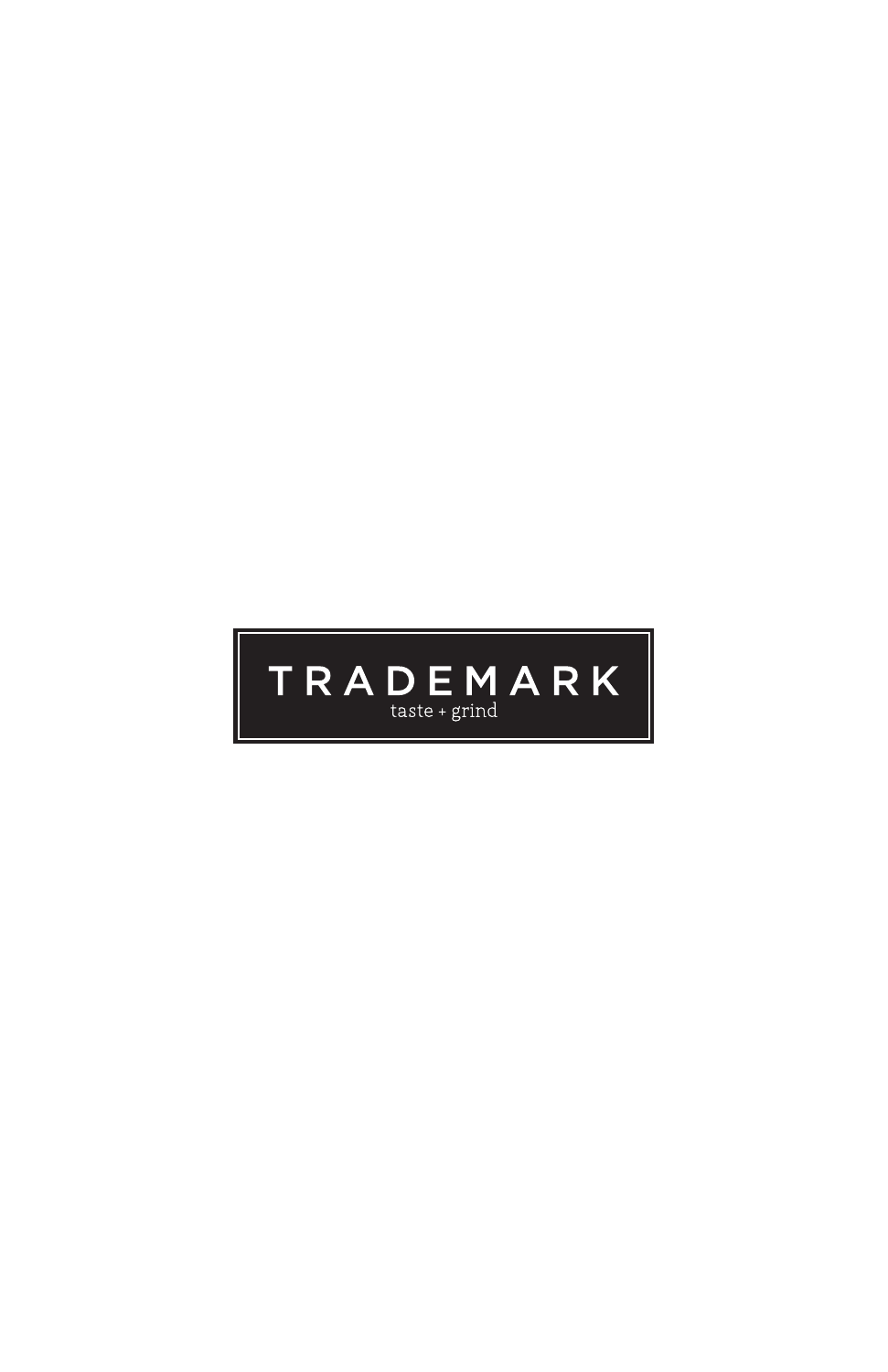### COCKTAILS

| <b>CASSIS ROYALE</b><br>grey goose vodka, prosecco, lemon, lejay cassis                             | I 5 |
|-----------------------------------------------------------------------------------------------------|-----|
| <b>BLACKBERRY MINT COLLINS</b><br>tito's vodka, mint, blackberry, limoncello                        | I 5 |
| <b>PEACH IRISH MULE</b><br>slane irish whiskey, peach, ginger                                       | I 4 |
| <b>GARDEN MARGARITA</b><br>casamigos blanco tequila, avocado, bell pepper,<br>ancho verde, cilantro | T 6 |
| <b>HIBSICO DISCO</b><br>ilegal mezcal, hibiscus, cherry heering, lime                               | T 6 |
| <b>SUZE'S NIGHT OUT</b><br>hendrick's gin, m&r riserva, suze                                        | I 5 |

### TM CLASSICS

| <b>TRADEMARK ROSÉ SANGRIA</b><br>rosé, strawberry, limoncello                                                           | I5  |
|-------------------------------------------------------------------------------------------------------------------------|-----|
| <b>TRADEMARK OLD FASHIONED</b><br>redemption rye, cynar, salted honey                                                   | I 6 |
| <b>TRADEMARK ESPRESSO MARTINI</b><br>sobieski vodka, espresso,<br>mr. black coffee liqueur, salted honey                | I5  |
| <b>TRADEMARK WHITE RUSSIAN</b><br>manhattan moonshine, cocoa puffs- infused almond milk,<br>mr. black cold brew liqueur | 15  |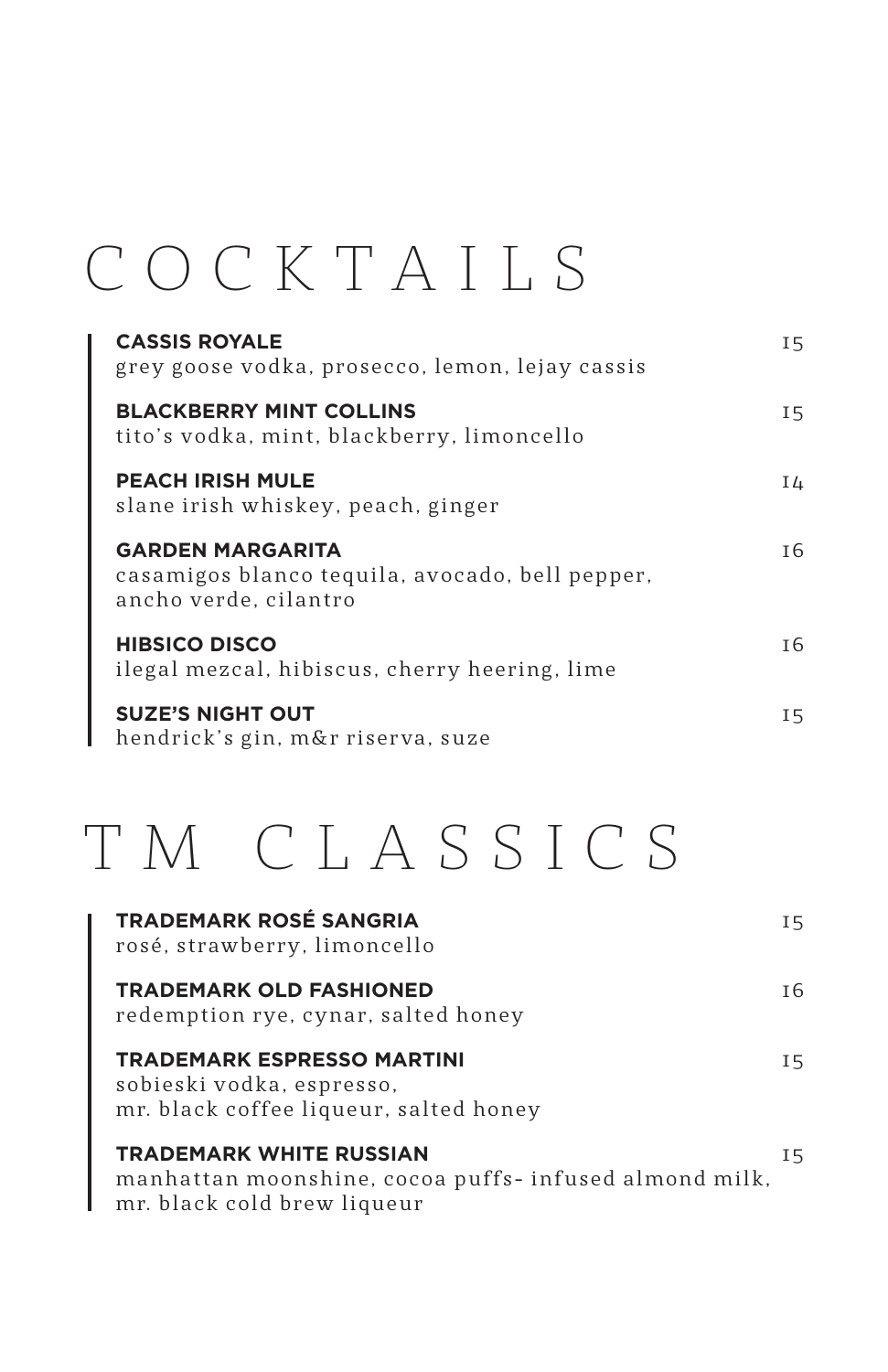### BEER

| <b>PERONI</b><br>pale italian lager                                            | 7 |
|--------------------------------------------------------------------------------|---|
| <b>MONTAUK SEASONAL</b><br>a rotating selection from montauk brewing company   | 7 |
| <b>MODELO</b><br>mexican corn lager                                            | 6 |
| <b>BRONX PALE ALE</b><br>a pale ale with new york roots                        | 8 |
| <b>DOGFISH HEAD SEASONAL IPA</b><br>a rotating ipa selection from dogfish head | 8 |
| <b>BUD LIGHT</b><br>beech wood-aged                                            | 6 |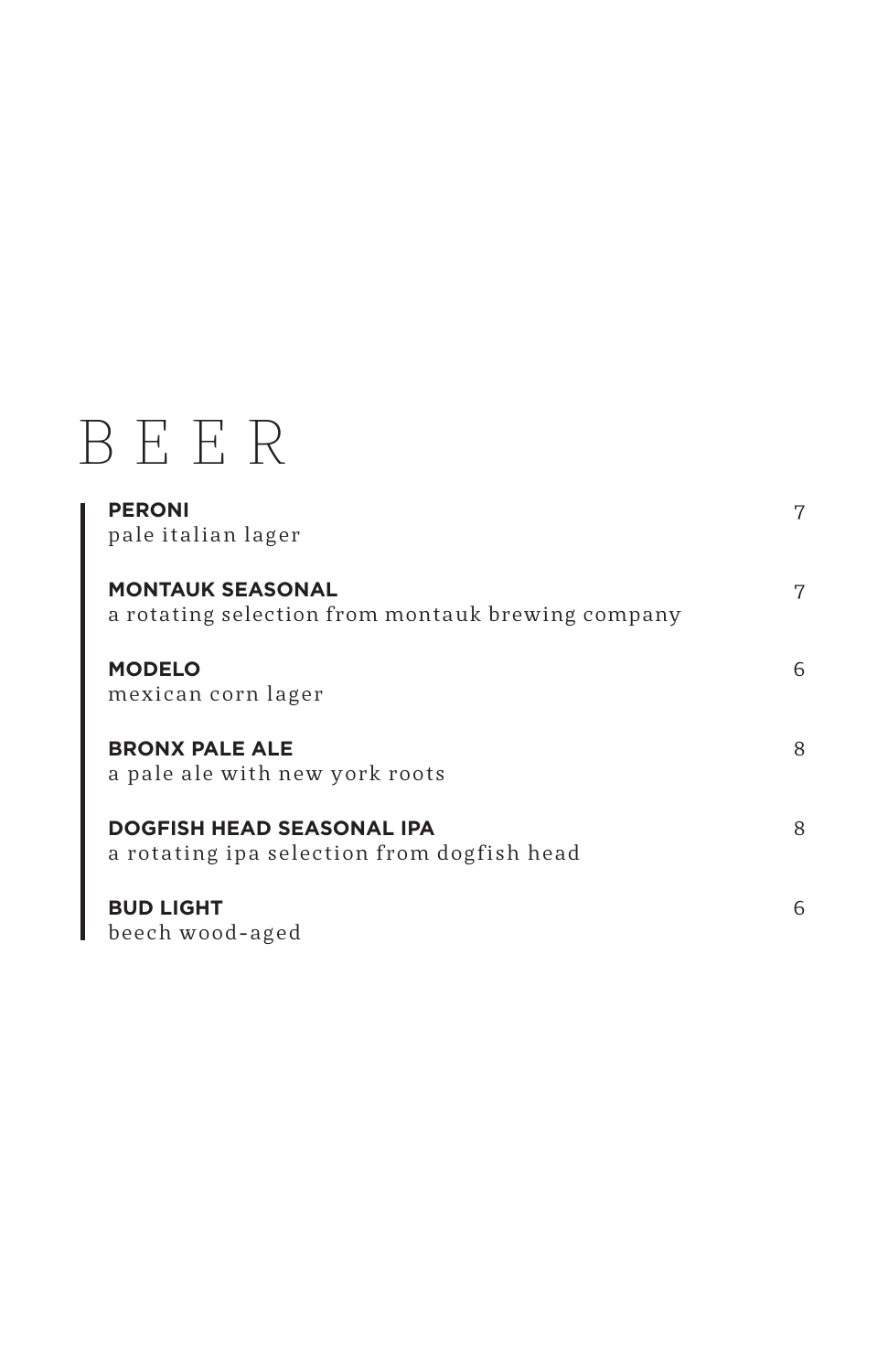## WINE

#### SPARKLING + ROSÉ gls | btl

| <b>PROSECCO</b> stellina di notte   it   | $12$ 54 |
|------------------------------------------|---------|
| ROSÉ #ingoodco   fr                      | $II$ 50 |
| <b>SPARKLING ROSÉ</b> michelle brut   wa | 13156   |
| ROSÉ chateau de berne "romance"   fr     | $14$ 58 |
| ROSÉ urban provence "up"   fr            | 63      |

#### WHITE

| VINHO BLANCO orison pipa   alentejo, pt                | $12$   54 |
|--------------------------------------------------------|-----------|
| PINOT GRIGIO le rime   tuscany, it                     | $12$   54 |
| <b>CHARDONNAY</b> excelsior I south africa             | $12$   54 |
| <b>SAUVIGNON BLANC</b> fleur du cap   south africa     | 13   56   |
| <b>SAUVIGNON BLANC</b> brancott 2017   marlborough, nz | 52        |
| <b>SANCERRE</b> domain la barbotaine 2015   fr         | 80        |
| <b>CHARDONNAY</b> gran morine 2016   or                | 72        |

gls | btl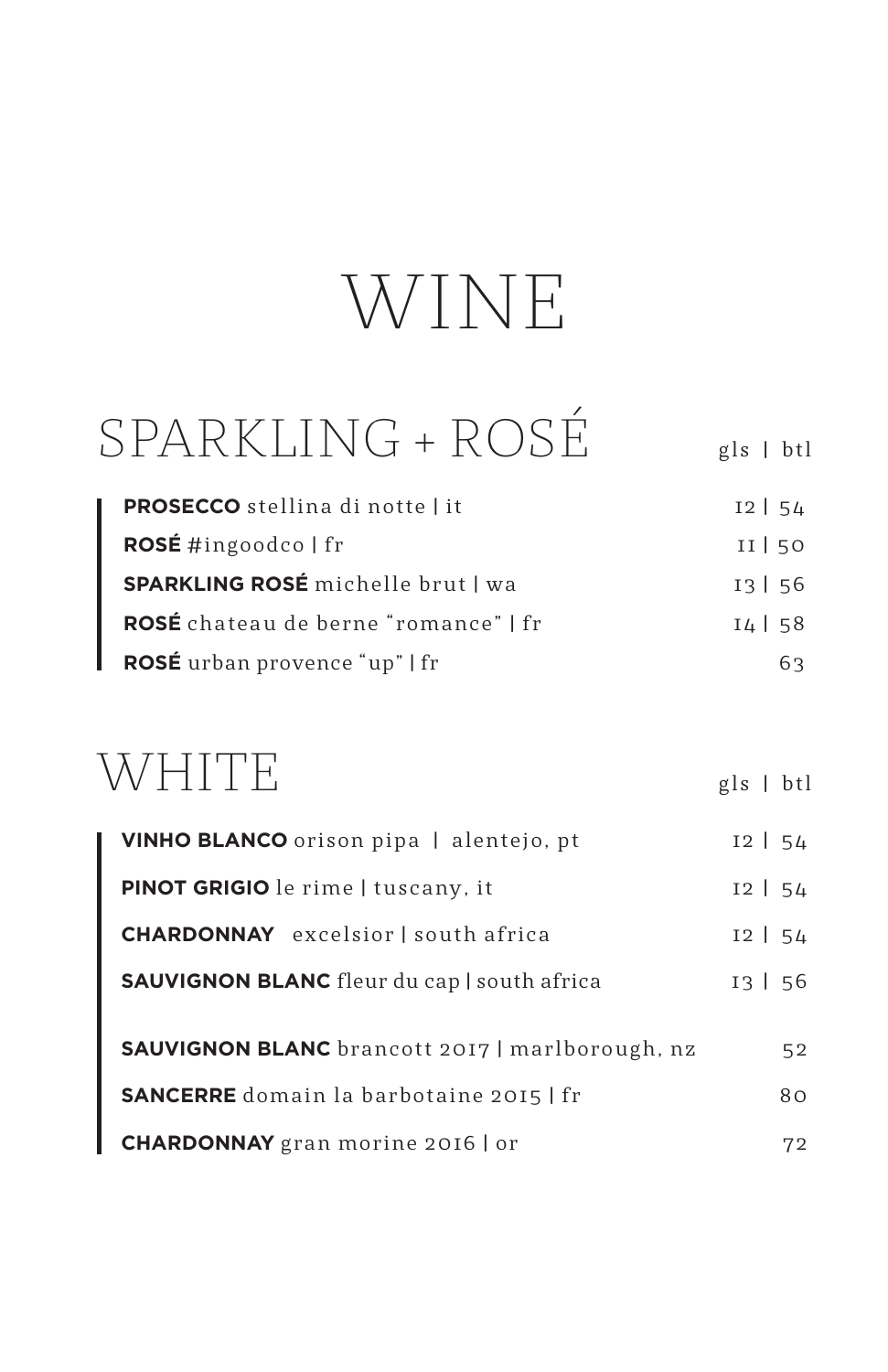# WINE

|                                                                  | $gls$   btl  |
|------------------------------------------------------------------|--------------|
| <b>MALBEC</b> colores del sol l ar                               | $13 \mid 56$ |
| <b>CABERNET SAUVIGNON</b> #ingoodco   ca                         | $13 \mid 56$ |
| <b>PINOT NOIR</b> angeline   ca                                  | 14   58      |
| <b>SYRAH</b> m.chapoutier   rhône, fr                            | $15 \mid 65$ |
| <b>SANGIOVESE</b> ali   tuscany                                  | $14 \mid 58$ |
| <b>MERLOT</b> columbia crest h3 2012 wa                          | 50           |
| PINOT NOIR flor de campo 2014   central coast, ca                | 52           |
| <b>ZINFANDEL</b> the prisoner 2015   napa valley, ca             | 90           |
| <b>ITALIAN RED</b> cumaro umani ronchi 2013   it                 | 90           |
| <b>CABERNET SAUVIGNON</b> br cohen 2014   sonoma, ca             | 68           |
| <b>CABERNET SAUVIGNON</b> silver oak 2012   alexander valley, ca | 150          |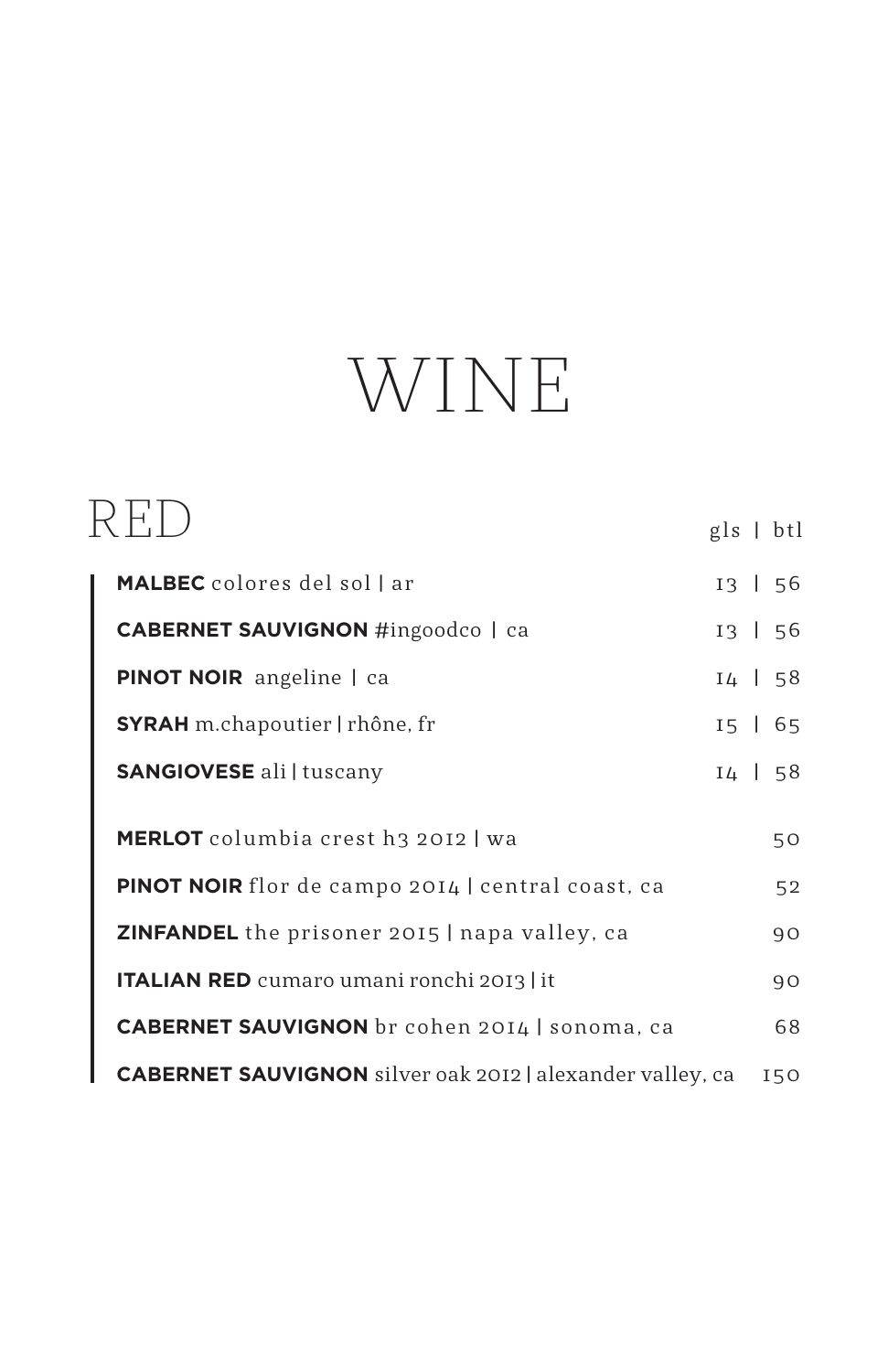#### B O U R B O N , R Y E & AMERICAN WHISKEY

| <b>HUDSON</b><br><b>FOUR-GRAIN BOURBON</b>        | T 6            |
|---------------------------------------------------|----------------|
| <b>HUDSON IGC BARREL</b><br><b>SELECT BOURBON</b> | тĥ             |
| <b>ANGEL'S ENVY</b>                               | I4             |
| <b>BLANTON'S</b>                                  | 22             |
| <b>ELIJAH CRAIG</b>                               | I4             |
| <b>FOUR ROSES SMALL BATCH</b>                     | <b>I7</b>      |
| <b>HIGH WEST DOUBLE RYE</b>                       | T <sub>6</sub> |
| <b>HIGH WEST CAMPFIRE</b>                         | T <sub>6</sub> |
| <b>HIGH WEST RENDESVOUZ RYE 16</b>                |                |
| JEFFERSON'S OCEAN AGED 30                         |                |
| <b>JEFFERSON'S RESERVE</b>                        | 18             |
| <b>JEFFERSON'S SMALL BATCH ILL</b>                |                |

| <b>BOROUGH BOURBON</b>      | 15             |
|-----------------------------|----------------|
| <b>KNOB CREEK BOURBON</b>   | I4             |
| <b>KNOB CREEK RYE</b>       | I4             |
| <b>MAKER'S MARK</b>         | I4             |
| <b>WOODFORD RESERVE</b>     | I4             |
| <b>WOODFORD RESERVE RYE</b> | T <sub>6</sub> |
| <b>EAGLE RARE</b>           | T 6            |
| <b>GENTLEMAN JACK</b>       | T 6            |
| <b>JACK DANIEL'S RYE</b>    | Ι4             |
| <b>RUSSEL'S RESERVE</b>     | тĥ             |
| <b>RUSSEL'S RESERVE RYE</b> | T <sub>6</sub> |
| <b>REDEMPTION RYE</b>       | Iδ             |
| <b>WESTWARD RYE</b>         | T <sup>8</sup> |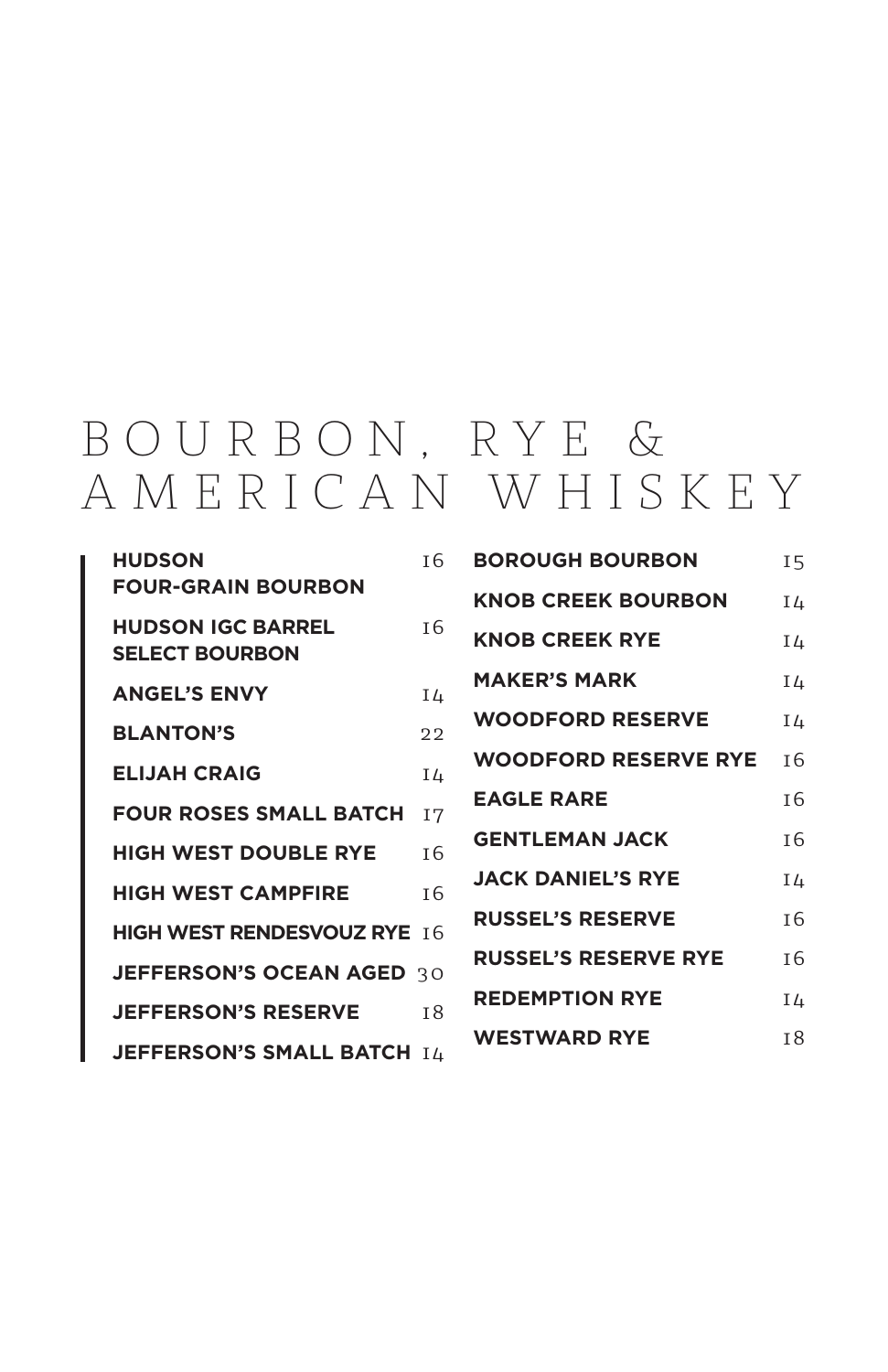#### SCOTCH WHISKEY

| <b>ABERLOUR 12</b>       | T 6            | <b>HIGHLAND PARK 18</b>     | 26        |
|--------------------------|----------------|-----------------------------|-----------|
| <b>ABERLOUR A'BUNADH</b> | $20^{\circ}$   | <b>LAGAVULIN 16</b>         | 20        |
| <b>BALVENIE 12</b>       | T 6            | <b>LAPHROAIG 10</b>         | <b>18</b> |
| <b>BALVENIE 14</b>       | т8             | <b>MACALLAN 12</b>          | <b>18</b> |
| <b>"CARRIBEAN CASK"</b>  |                | <b>MACALLAN 18</b>          | 72        |
| <b>GLENFIDDICH 12</b>    | I 6            | <b>MACALLAN RARE CASK</b>   | 82        |
| <b>GLENLIVET 12</b>      | I 6            | <b>OBAN 14</b>              | <b>18</b> |
| <b>GLENLIVET 15</b>      | 20             | <b>TALISKER 10</b>          | 20        |
| <b>GLENLIVET 18</b>      | 37             | <b>MONKEY SHOULDER</b>      | I4        |
| <b>GLENMORANGIE 12</b>   | I 6            | <b>JOHNNIE WALKER BLACK</b> | 12        |
| <b>HIGHLAND PARK 12</b>  | T <sub>6</sub> |                             |           |

#### IRISH & JA PA NESE

| <b>GREEN SPOT</b>          | T 9 | <b>REDBREAST 12</b>       | Ι9  |
|----------------------------|-----|---------------------------|-----|
| <b>YELLOW SPOT</b>         | 3O  | <b>TEELING IRISH</b>      | Ι4  |
| <b>SLANE</b>               | IΔ  | <b>TULLAMORE D.E.W.</b>   | Ι4  |
| <b>KNAPPOGUE CASTLE 12</b> | T R | <b>WEST CORK IRISH</b>    | I 6 |
| <b>KNAPPOGUE CASTLE 14</b> | тR  | YAMAZAKI 12               | 25  |
| <b>MIDLETON VERY RARE</b>  | 35  | <b>NIKKA COFFEY GRAIN</b> | 20  |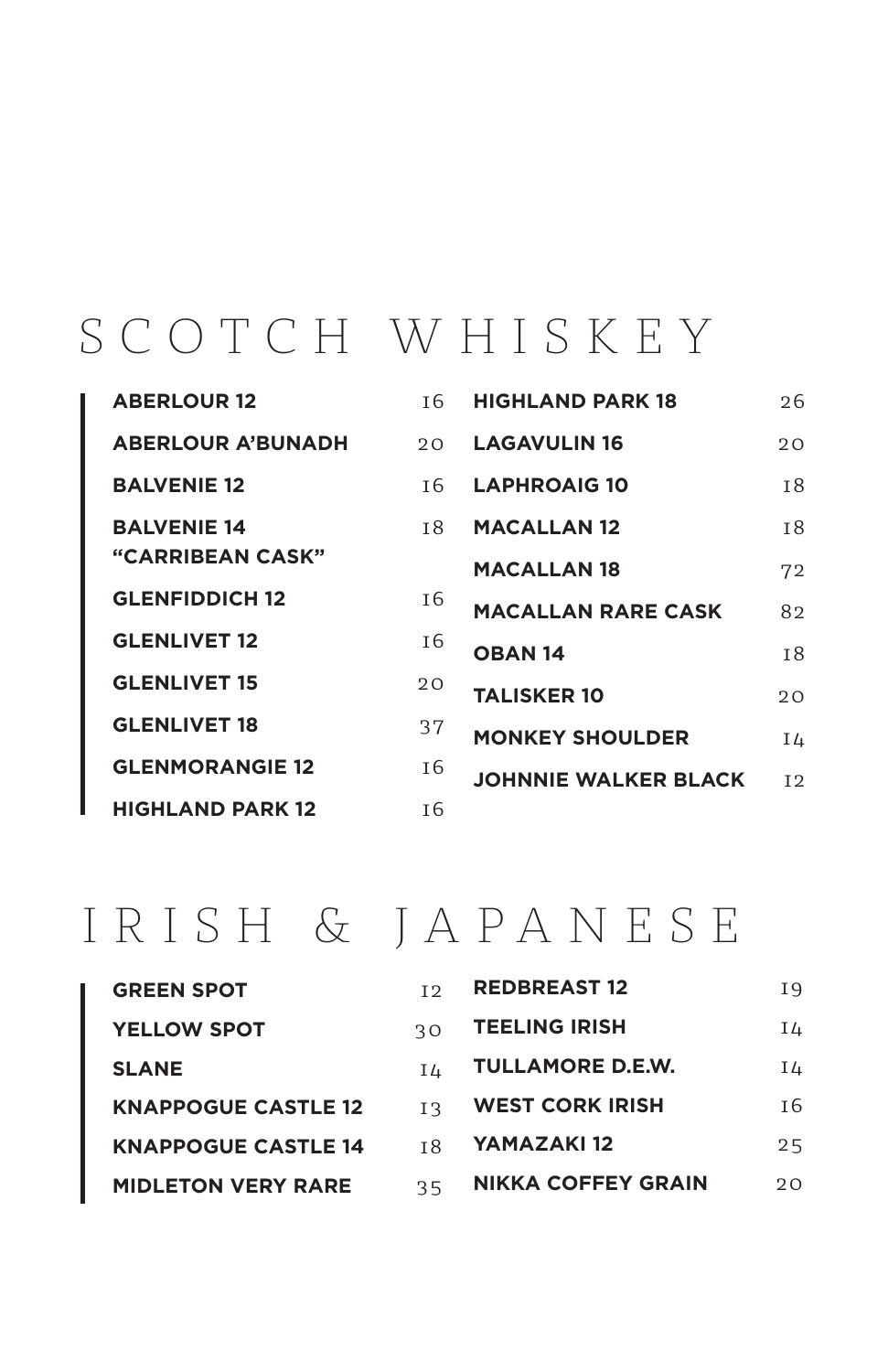### RUM

| <b>APPLETON ESTATE</b>            | ΙI  |
|-----------------------------------|-----|
| <b>APPLETON 21</b>                | 22  |
| <b>BRUGAL</b>                     | T O |
| <b>EL DORADO</b>                  | 12  |
| <b>GOSLINGS</b>                   | ΙI  |
| <b>MOUNT GAY BLACK</b>            | ΙI  |
| <b>RON VIEJO DE CALDAS 8 YEAR</b> | 12  |
| <b>RON ZACAPA</b>                 | I4  |
| <b>SMITH &amp; CROSS</b>          | 12  |
| <b>SANTA TERESA 1796</b>          | I4  |

### TEQUILA

| <b>CASAMIGOS SILVER</b>   | I4  |
|---------------------------|-----|
| <b>CASAMIGOS REPOSADO</b> | I 5 |
| <b>CASAMIGOS AÑEJO</b>    | I 6 |
| <b>PATRÓN SILVER</b>      | I 6 |
| <b>PATRÓN REPOSADO</b>    | 18  |
| <b>PATRÓN AÑEJO</b>       | 20  |
| <b>DON JULIO 1942</b>     | 38  |
| <b>GRAN PATRÓN</b>        | 80  |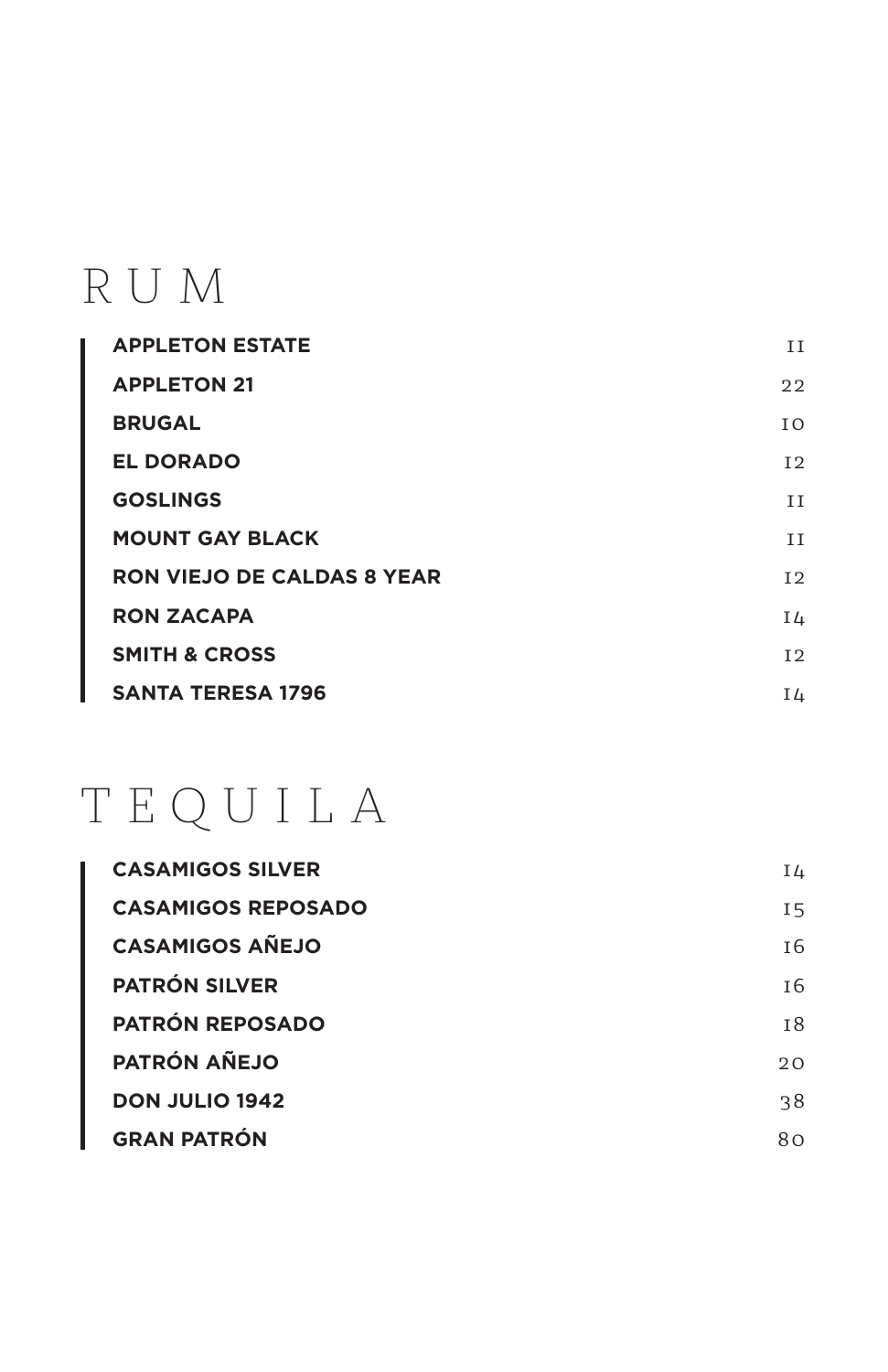#### MEZCAL

| <b>ILEGAL JOVEN</b>    | TΤ  |
|------------------------|-----|
| <b>ILEGAL REPOSADO</b> | ΙR  |
| <b>ILEGAL AÑEJO</b>    | T 7 |

#### C O G N A C , B R A N D Y & C A LVA D OS

| <b>BUSNEL CALVADOS</b>    | T 2 |
|---------------------------|-----|
| <b>EL GOBENADOR PISCO</b> | T 2 |
| <b>RÉMY MARTIN 1738</b>   | T 8 |
| <b>RÉMY MARTIN VSOP</b>   | IΔ  |

#### F O R T I F I E D & DESSERT WINES

| <b>CHÂTEAU ROUMIEU</b>              | $18$   70 ( $1/2$ btl) |
|-------------------------------------|------------------------|
| sauternes, bordeaux, fr 2010        |                        |
| TAYLOR FLADGATE porto 10 year tawny | 12                     |
| TAYLOR FLADGATE porto 20 year tawny | I 6                    |
| TAYLOR FLADGATE porto 30 year tawny | 26                     |
| TAYLOR FLADGATE porto 40 year tawny | 48                     |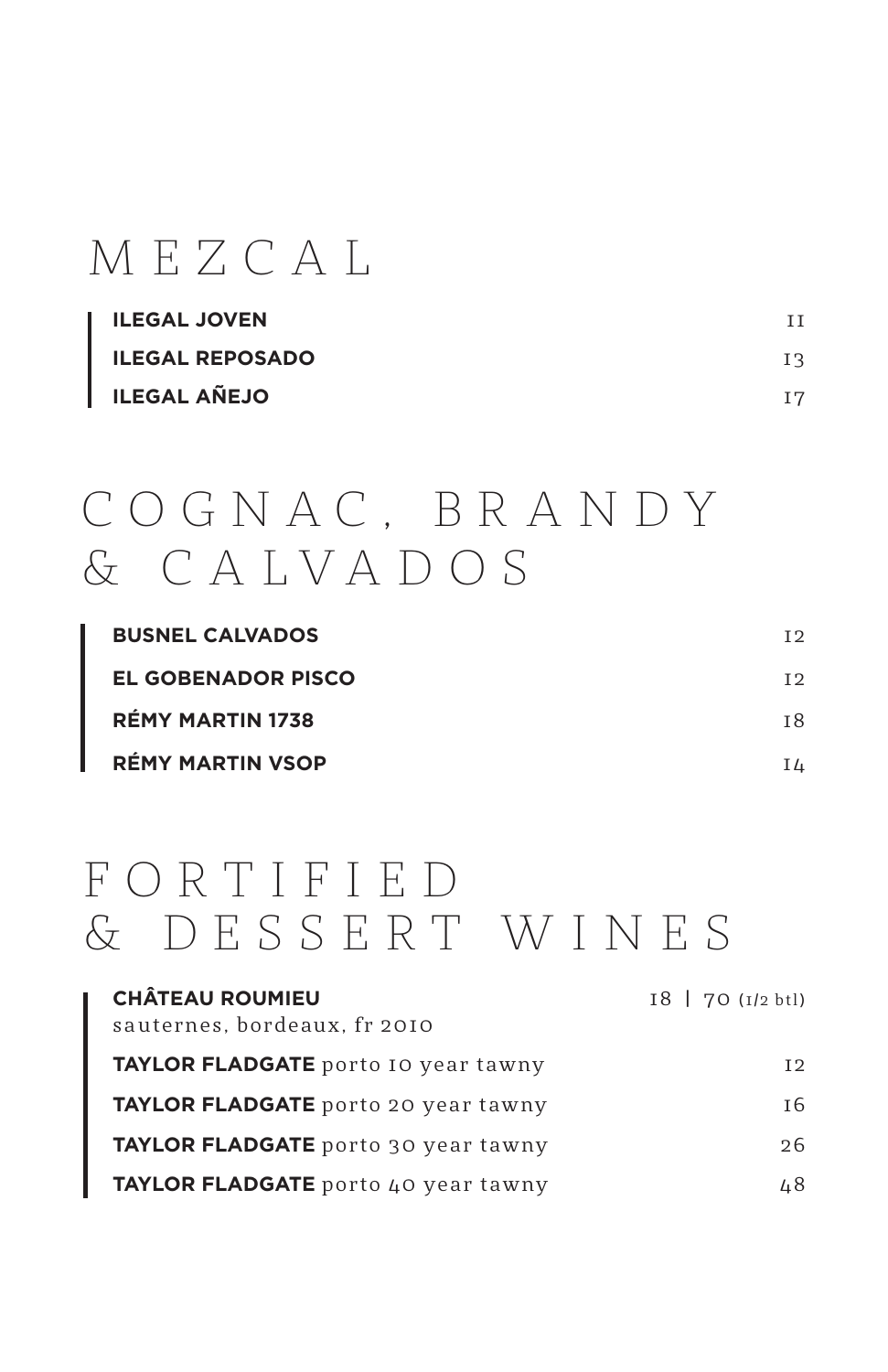### AMARI

| <b>AMARO MONTENEGRO</b> | T O |
|-------------------------|-----|
| <b>AVERNA</b>           | T O |
| <b>BRANCA MENTA</b>     | T O |
| <b>BRAULIO</b>          | T O |
| <b>CIOCIARO</b>         | T O |
| <b>CYNAR</b>            | T O |
| <b>FERNET-BRANCA</b>    | I O |

### DIGESTIF

| <b>GRAND MARNIER</b>      | T O |
|---------------------------|-----|
| <b>GREEN CHARTREUSE</b>   | I 6 |
| <b>LAZZARONI AMARETTO</b> | 8   |
| <b>OUZO</b>               | Ι4  |
| <b>SAMBUCA</b>            | I4  |

### GRIND

| <b>DOUBLE ESPRESSO</b> nespresso               | 4   |
|------------------------------------------------|-----|
| <b>CAPPUCCINO</b>                              | 6   |
| <b>HOT COFFEE</b> roasted in brooklyn          | 4   |
| <b>TMK COLD BREW</b>                           | 4   |
| LOOSE LEAF TEA black, oolong, green, or herbal | 4.5 |
| <b>ICED TEA</b> cold brewed black tea          | 4.5 |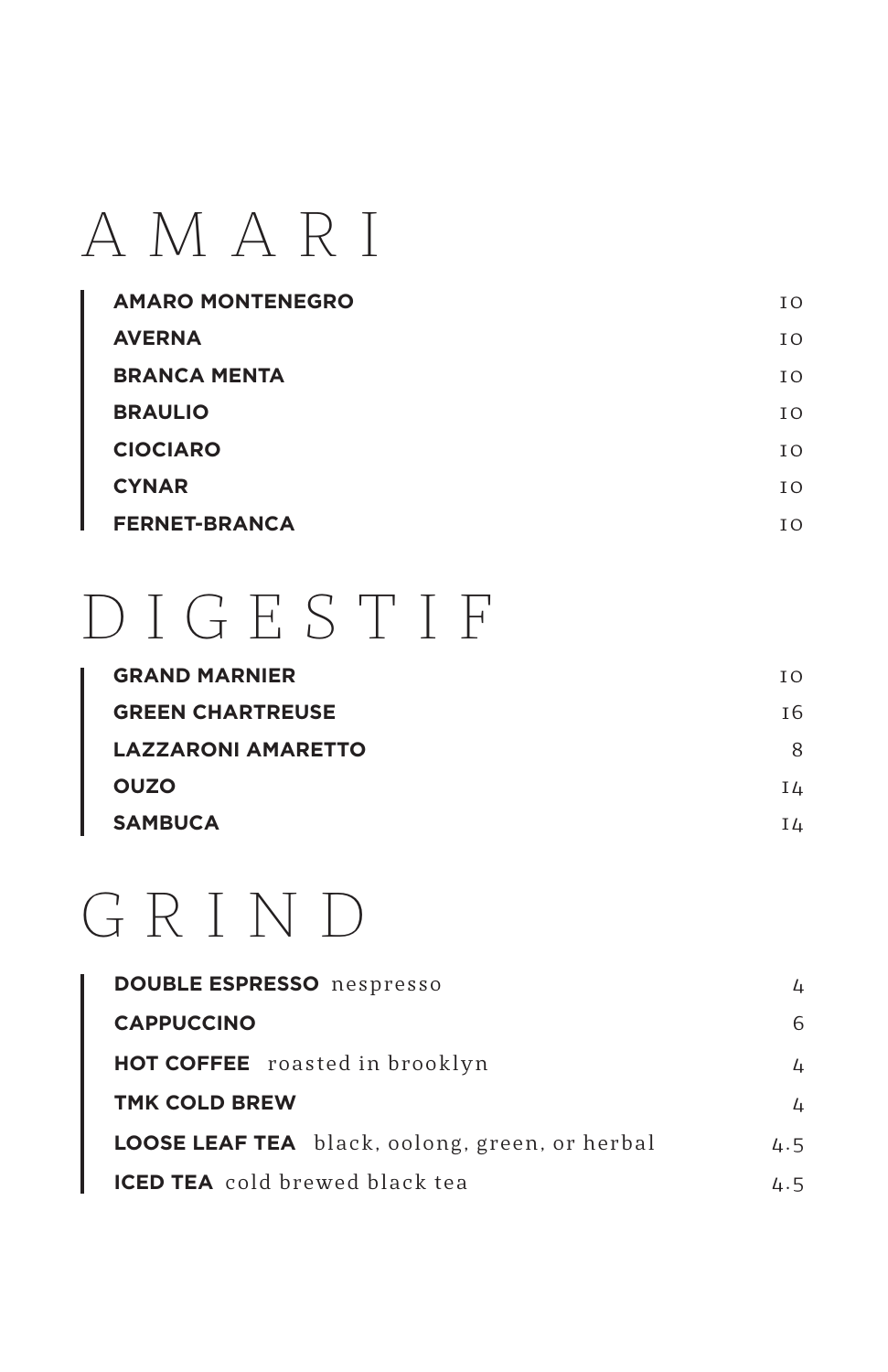### DESSERT

#### COOKIES & (BOOZY) MILK FOR TWO

with a bottle of our cereal milk white russian

23

| <b>TIRAMISU PIE</b><br>tm grind cold brew custard                                                                 | II             |
|-------------------------------------------------------------------------------------------------------------------|----------------|
| <b>CHOCOLATE CHIP COOKIE SKILLET</b><br>salted caramel ice cream, milk chocolate                                  | I <sub>2</sub> |
| <b>THE BIG BANANA</b><br>banana pudding for two,<br>toasted marshmallow fluff, brown butter wafer                 | I4             |
| <b>BRÛLÉE CHEESECAKE</b><br>seasonal fruit conserves                                                              | II             |
| <b>WARM CHOCOLATE CHIP COOKIES</b>                                                                                | ΙI             |
| DAILY SELECTION OF SORBET AND GELATO                                                                              | ΙO             |
| <b>CAFFE CARETTO</b><br>trademark grind espresso, grappa                                                          | IO.            |
| <b>AFFOGATO</b><br>sweet leaf coffee espresso,<br>fior di latte gelato, biscotti<br>add a shot of branca menta +9 | I O            |
| <b>IRISH COFFEE</b><br>sweet leaf coffee, slane irish whiskey,<br>honey, grand marnier cream                      | I4             |